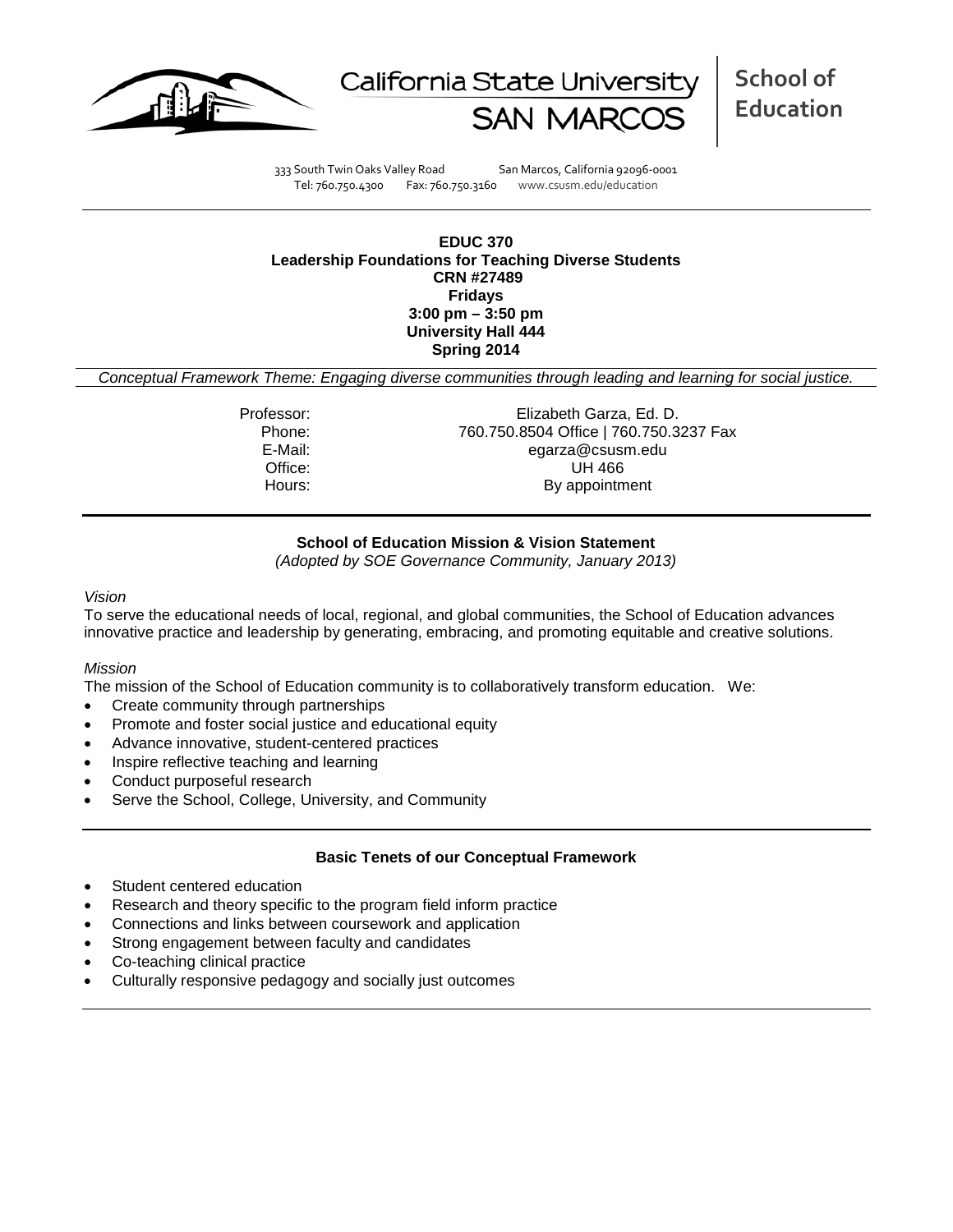## **COURSE DESCRIPTION**

Provides a multi-faceted pre-service training experience that is methods oriented, pedagogically sound and that references Mini-Corps tutoring experiences for undergraduate and Mini-Corps students participating in the Credential Programs Pathway for Mini-Corps. Explores supporting academic achievement of culturally and linguistically diverse students, including tutoring migrant students, and also prepares undergraduates for entering the credential programs. *May be repeated for a total of eight (8) units. Enrollment is restricted to students who have obtained consent of instructor.*

Garza: The purpose of this course is to provide undergraduate Mini-Corps students participating in the "Credential Programs Pathway for Mini-Corps" with multi-faceted pre-service training experience that is methods oriented, pedagogically sound and that references Mini-corps tutoring experiences. This course explores supporting academic achievement of culturally and linguistically diverse students, including tutoring migrant students, and also prepares undergraduates for entering the credential programs. Enrollment is restricted to students who have obtained consent of instructor. Some possible topics for this course are:

- Developing potential as a teacher
- Observing and reflecting on various educational settings
- Classroom experience and teacher collaboration
- Instructional skills and strategies for supporting academic achievement
- Cross-cultural, bilingual/EL strategies, role modeling and advocacy
- Developing home school & teacher parent connections
- Technology for teaching and learning
- Developing academic and professional writing

## **Course Goals and Objectives**

This course identifies and demonstrates multiple models of instruction, strategies for working effectively with culturally and linguistically diverse groups and the importance of developing one's potential as a teacher, including professionalism, content knowledge and pedagogical knowledge. Upon completion of this course students will develop knowledge, skills and attitudes in the following ways

- **Knowledge** 
	- Students will:
	- become familiar with processes of literacy development in a first and a second language
	- become familiar with instructional approaches in culturally-linguistically diverse classrooms
	- become familiar with a variety of educational settings
	- gain an understanding of professional behavior and teacher preparation
	- gain an understanding of role modeling, motivation and advocacy
- **Skills**

Students will:

- demonstrate developing skills in planning for instruction, lesson design
- develop an instructional repertoire to teach culturally-linguistically diverse students
- demonstrate a developing ability to assist, support and collaborate with classroom teachers
- develop professionalism and the knowledge and skills needed for teacher preparation
- demonstrate an awareness of content knowledge in literacy, math and Smart goals
- Attitudes

Students will:

- develop sensitivity to culturally-linguistically diverse learners and value of primary language
- develop an appreciation for reading and writing for their personal and professional growth
- develop an appreciation for their role in advocacy, promoting home-school communication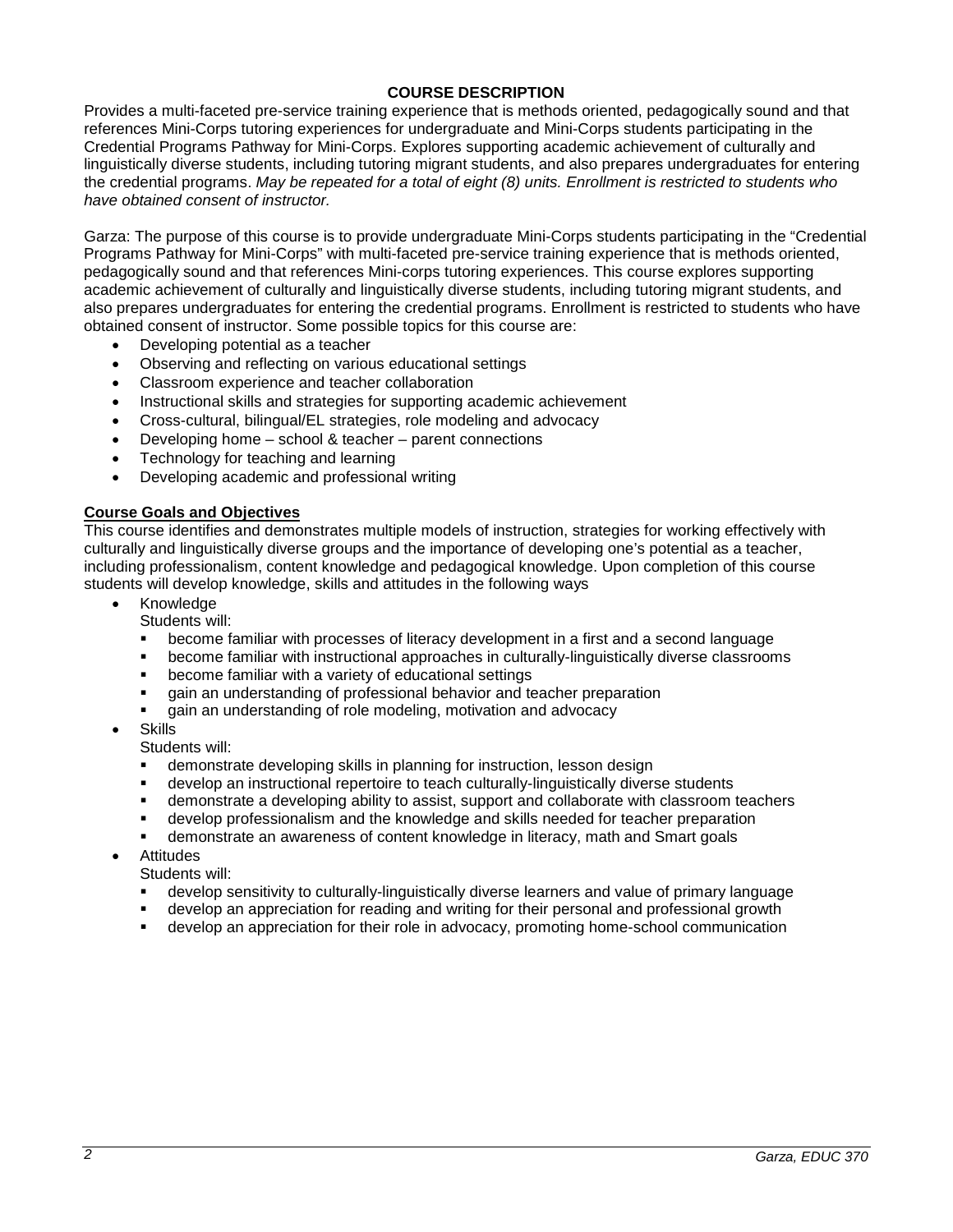## **COURSE REQUIREMENTS**

## **Required Texts**

CSET Online Test Prep Tutorial Additional readings posted on Cougar Course website

#### **School of Education Attendance Policy**

Due to the dynamic and interactive nature of courses in the School of Education, all students are expected to attend all classes and participate actively. Absences and late arrivals/early departures will affect the final grade. SOE attendance policy states: "At a minimum, students must attend 80% of class time, or s/he may not receive a passing grade for the course at the discretion of the instructor. Individual instructors may adopt more stringent attendance requirements." Should students have extenuating circumstances, please contact the instructor as soon as possible.

#### **Grading Standards**

#### **Grading Scale:**

Grades will be determined by the total number of points earned on a scale of 100 possible points:

**A** = 93-100, **A**– = 90-92, **B+** = 87-89, **B** = 83–86, **B**- = 80-82, **C+** = 77-79, **C** = 73-71, **C**- = 70-72, **D** = 60-69, **F** = 0-59

#### **Assignments**

| Class Attendance & Participation                              | 25 points |
|---------------------------------------------------------------|-----------|
| Professional Portfolio initial, mid-semester, end of semester | 30 points |
| Checklist & Goals form                                        |           |
| <b>Test Preparation Activities</b>                            | 30 points |
| with CSET Online Tutorial                                     |           |
| <b>CMC Lesson Activity</b>                                    | 5 points  |
| <b>CMC Classroom Observation Report</b>                       | 5 points  |
| <b>CMC Reflection</b>                                         | 5 points  |
| <b>Total points</b>                                           | 100       |

#### **ASSIGNMENT DESCRIPTIONS**

#### **Attendance and participation**

This course will consist of face-to-face class sessions as well as online sessions. Students are required to attend class sessions, including online sessions, on a regular basis and actively participate in all class activities.

#### **Professional Portfolio**

The portfolio prompts your planning and progress to complete pathway components along the "Credential Programs Pathway for CSUSM Undergraduates." During the course, you will receive guidance as to the components of the pathway that correspond to your year/semester of college. The portfolio has 2 main components: the checklist and the goals form. At three points during the semester - beginning, middle and end you will complete a pathway checklist and a goals form to submit on cougar course. The goal of this assignment is to support your progress in completing the pathway components. You will identify which items you still need to complete, make goals to complete them, monitor your progress and gather evidence as needed for each completed item. The pathway checklist and goals form are available on the cougar course.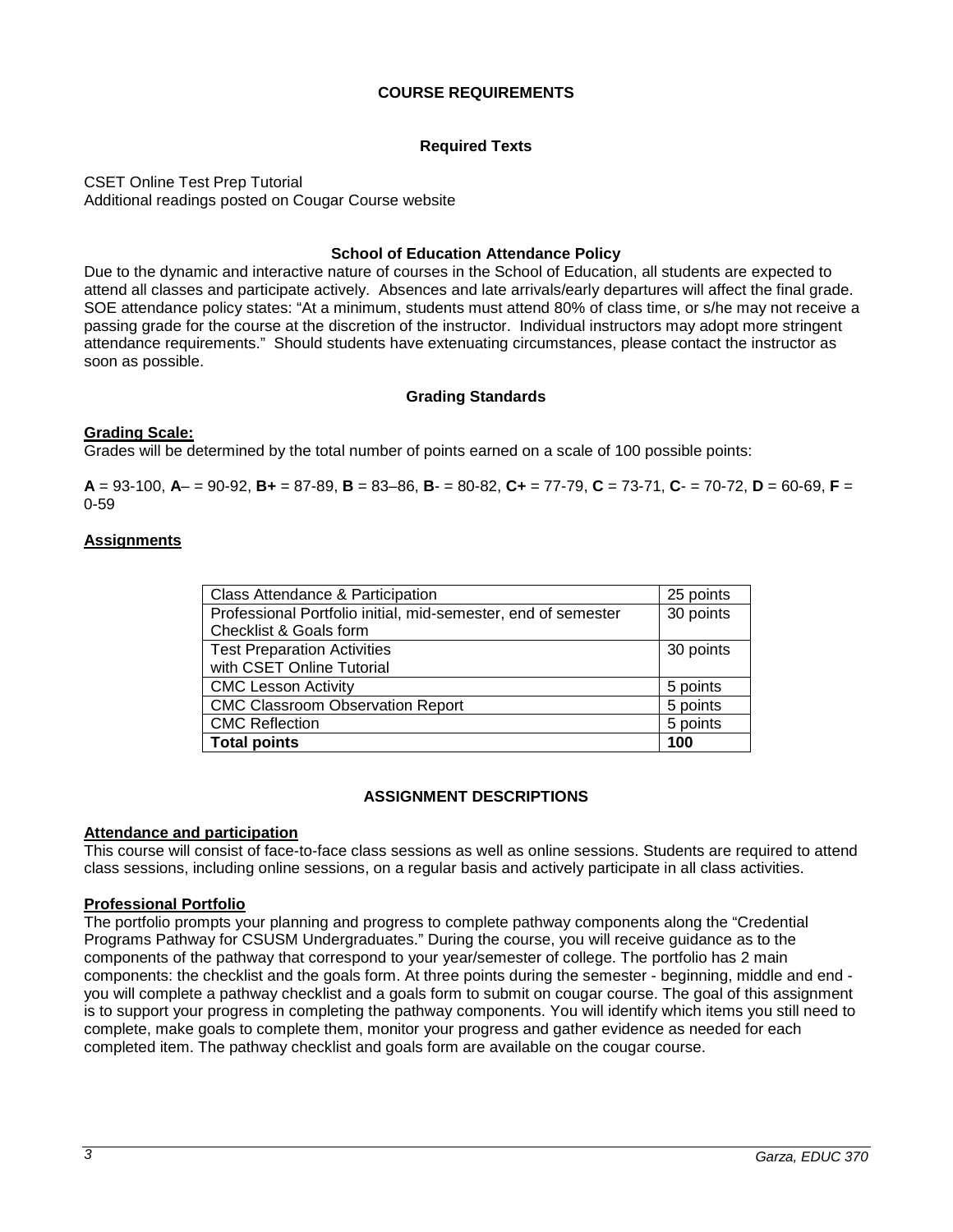## **CMC Classroom Observation Report**

CMC students conduct classroom observations and write observation reports. During the semester, observe an educational setting. Then, write a detailed observation report using the "Classroom Observation Report Template." Write one observation report for the educational setting in which you observe. The goal overtime is to observe and reflect on each of the educational settings in the following list:

- 1. elementary school classroom (K-6)
- 2. middle school classroom (6-8)
- 3. high school classroom (9-12)
- 4. special setting (e.g., sheltered instruction/SDAIE, English language development, primary language classroom, special education, gifted education, charter schools, alternative education, adult/continuation school, court schools)

## **CMC CLASSROOM OBSERVATION REPORT TEMPLATE**

Name:

Educational Setting, grade Context:

- Day of the Week/Date/Time
- School Name/District
- Type of classroom (grade/subject/special program)
- Number of teachers and assistants/Number of students
- Describe the demographic characteristics of this school or classroom

(gender, race/ethnicity, languages, ability…)

Overview/Description of Class Session: Describe what you saw chronologically. List the step-by-step activities in which the teacher and students were engaged. Include relevant information about focus areas such as classroom diversity, room arrangement, behavior management strategies, evaluation methods (see list on pp. 4-5 of this packet).

Analysis of Observation: Name 1-2 significant events and explain why you chose them for analysis. Analyze the observation and make reference to what you have learned/read in this course

Personal Impact: Articulate how this observation personally impacted your thinking about teaching, learning, and schooling. How will this observation inform your career as a teacher and why?

Question(s): Conclude with at least one unanswered question you have as a result of this observation.

### **CMC Reflection**

CMC students write a  $2 - 3$  page reflection. The purpose of this assignment is to provide CMC students the opportunity to reflect on their Mini-Corps tutoring experiences in light of what they are learning about pedagogy in the class. Reflect on your daily experiences with the children you tutored during the semester: what you did, what you observed, what you thought about, what challenges or issues you encountered, what successes you had and what you learned.

#### **CMC Lesson Activity**

Each CMC student prepares for teaching a lesson in the educational setting where you tutor. You may submit either Option 1 lesson activity to be demonstrated in class or Option 2 - a lesson to be taught and observed by the Mini-Corps Coordinator in the school setting. Both lesson activity options should incorporate what you are learning about supporting the learning of culturally and linguistically diverse children and connecting with their families. The lessons could be designed for use in school or home visit, for one person, or for a small group or a whole group. Make your lesson active, interesting, fun and meaningful. Be sure to ask yourself how this lesson is related to the real learning that children need to do in the subject area you have chosen. Lesson template are available on the cougar course.

## **GENERAL CONSIDERATIONS**

#### **Students with Disabilities Requiring Reasonable Accommodations**

Candidates with disabilities who require reasonable accommodations must be approved for services by providing appropriate and recent documentation to the Office of Disable Student Services (DSS). This office is located in Craven Hall 4300, and can be contacted by phone at (760) 750-4905, or TTY (760) 750-4909. Candidates authorized by DSS to receive reasonable accommodations should meet with their instructor during office hours or, in order to ensure confidentiality, in a more private setting.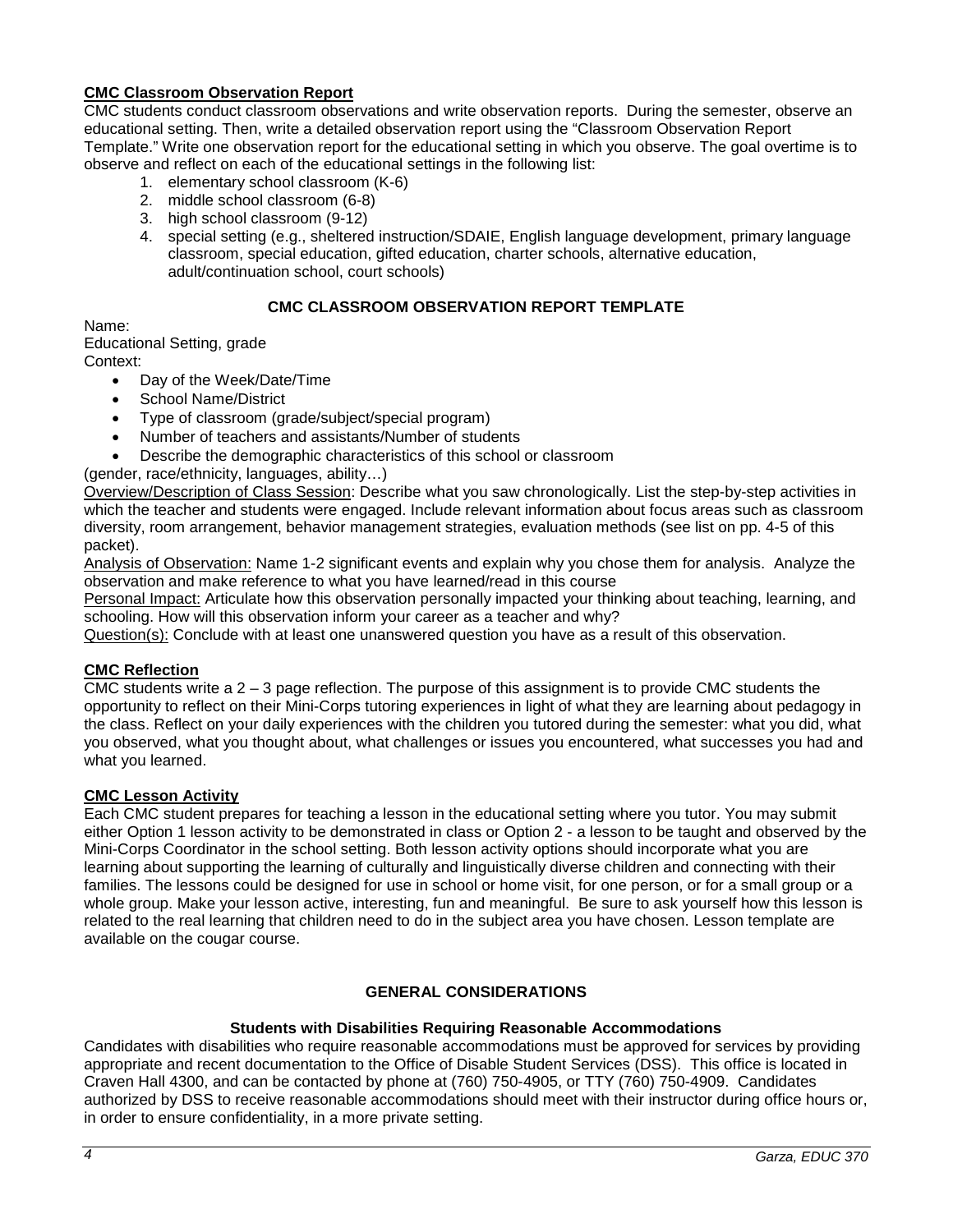## **All University Writing Requirement**

In keeping with the All-University Writing Requirement, all 3 unit courses must have a writing component of at least 2,500 words (approximately). This will be met through written assignments.

## **CSUSM Academic Honesty Policy**

"Students will be expected to adhere to standards of academic honesty and integrity, as outlined in the Student Academic Honesty Policy. All written work and oral presentation assignments must be original work. All ideas/materials that are borrowed from other sources must have appropriate references to the original sources. Any quoted material should give credit to the source and be punctuated with quotation marks.

Students are responsible for honest completion of their work including examinations. There will be no tolerance for infractions. If you believe there has been an infraction by someone in the class, please bring it to the instructor's attention. The instructor reserves the right to discipline any student for academic dishonesty in accordance with the general rules and regulations of the university. Disciplinary action may include the lowering of grades and/or the assignment of a failing grade for an exam, assignment, or the class as a whole."

Incidents of Academic Dishonesty will be reported to the Dean of Students. Sanctions at the University level may include suspension or expulsion from the University.

## **Plagiarism:**

As an educator, it is expected that each candidate will do his/her own work, and contribute equally to group projects and processes. Plagiarism or cheating is unacceptable under any circumstances. If you are in doubt about whether your work is paraphrased or plagiarized see the Plagiarism Prevention for Students website [http://library.csusm.edu/plagiarism/index.html.](http://library.csusm.edu/plagiarism/index.html) If there are questions about academic honesty, please consult the University catalog.

#### **Use of Technology**

Candidates are expected to demonstrate competency in the use of various forms of technology (i.e. word processing, electronic mail, Moodle, use of the Internet, and/or multimedia presentations). Specific requirements for course assignments with regard to technology are at the discretion of the instructor. Keep a digital copy of all assignments for use in your teaching portfolio. All assignments will be submitted online, and some will be submitted in hard copy as well. Details will be given in class.

#### **Electronic Communication Protocol**

Electronic correspondence is a part of your professional interactions. If you need to contact the instructor, e-mail is often the easiest way to do so. It is my intention to respond to all received e-mails in a timely manner. Please be reminded that e-mail and on-line discussions are a very specific form of communication, with their own nuances and etiquette. For instance, electronic messages sent in all upper case (or lower case) letters, major typos, or slang, often communicate more than the sender originally intended. With that said, please be mindful of all e-mail and on-line discussion messages you send to your colleagues, to faculty members in the School of Education, or to persons within the greater educational community. All electronic messages should be crafted with professionalism and care.

Things to consider:

- Would I say in person what this electronic message specifically says?
- How could this message be misconstrued?
- Does this message represent my highest self?
- Am I sending this electronic message to avoid a face-to-face conversation?

In addition, if there is ever a concern with an electronic message sent to you, please talk with the author in person in order to correct any confusion.